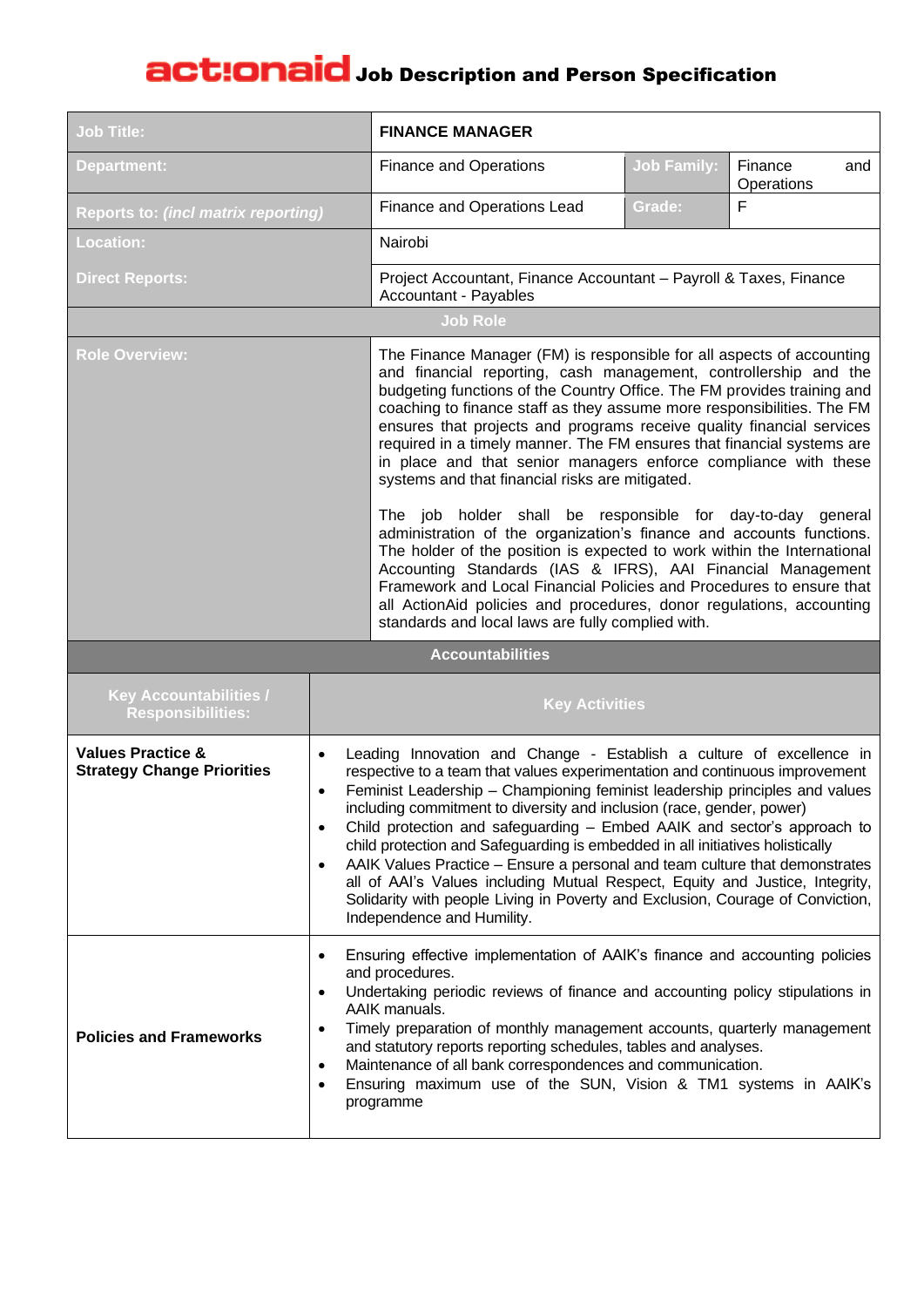| <b>Capacity Building</b>                             | Conducting partner's needs assessment on need basis<br>٠<br>Developing training materials to be used for capacity building of the partners.<br>$\bullet$<br>Capacity building Partners in the following areas: Budgeting, Forecasting and<br>$\bullet$<br>Variance Analysis; Software and Accounting Procedures; Financial Reporting<br>(Cash and Treasury Management), Grants liquidation, Policy & Procedures<br>Compliance; Internal & external Audit responses; HR Structure and<br>organisational development; Payment Modalities (Cash, Bank & Mobile, credit<br>cards); Asset Management, Governance matters and documentation.<br>Constant monitoring of partners grants and expenditures on a regular basis.<br>٠                                                                                                                                                                                                                                                                                                                                                                                                                                                                                                                                                                                                                                                                                                                                                                                                                                                                                                                                                                                                                                                                                                                                                                                                                                                                                                                               |  |
|------------------------------------------------------|----------------------------------------------------------------------------------------------------------------------------------------------------------------------------------------------------------------------------------------------------------------------------------------------------------------------------------------------------------------------------------------------------------------------------------------------------------------------------------------------------------------------------------------------------------------------------------------------------------------------------------------------------------------------------------------------------------------------------------------------------------------------------------------------------------------------------------------------------------------------------------------------------------------------------------------------------------------------------------------------------------------------------------------------------------------------------------------------------------------------------------------------------------------------------------------------------------------------------------------------------------------------------------------------------------------------------------------------------------------------------------------------------------------------------------------------------------------------------------------------------------------------------------------------------------------------------------------------------------------------------------------------------------------------------------------------------------------------------------------------------------------------------------------------------------------------------------------------------------------------------------------------------------------------------------------------------------------------------------------------------------------------------------------------------------|--|
| <b>Donor Projects Financial</b><br><b>Management</b> | Consolidating monthly, quarterly and annual donor reports and reconciliations<br>٠<br>for donor funded projects in the Center.<br>Ensuring financial compliance with the donor contracts for assigned projects.<br>$\bullet$<br>Preparing and submitting donor reports for assigned projects.<br>$\bullet$<br>Supporting fundraising by getting involved in proposal writing and budget<br>$\bullet$<br>development.<br>Coordinating management of the partners working in various projects in terms<br>$\bullet$<br>of partnership assessments, grants advancing, follow up and capacity building.<br>Evaluating and processing cash requests for all projects and ensuring funds are<br>$\bullet$<br>available for project implementation.<br>Ensuring proper filing of all project documentation.<br>٠<br>Reviewing partners financial reports and documentation.<br>$\bullet$<br>Updating the organizations projects Dashboard on a quarterly basis.<br>$\bullet$                                                                                                                                                                                                                                                                                                                                                                                                                                                                                                                                                                                                                                                                                                                                                                                                                                                                                                                                                                                                                                                                                    |  |
| <b>Financial Management and</b><br>control           | Ensuring effective implementation of AAIK finance and accounting policies and<br>$\bullet$<br>procedures within the overall framework and structure of the ActionAid<br>International Financial Policies and Procedures Management Framework<br>(FMF)<br>Undertaking regular periodic reviews of finance and accounting policy<br>$\bullet$<br>stipulations in AAIK manuals in line with the ActionAid "Top 10 Basic"<br>compliance<br>Reviewing and keeping proper records of all receipts, payments, accruals and<br>$\bullet$<br>related accounts<br>Continuously review, evaluate, develop and implement an internal control<br>$\bullet$<br>system to maintain the financial integrity of AAIK<br>Interpret and comply with established ActionAid International and AAIK<br>corporate policies as laid down in the ActionAid International and AAIK<br><b>Financial Policies and Procedures.</b><br>Develop and regularly review and update an appropriate Risk Register<br>٠<br>Matrix for finance and integrate it into the CP's overall risk matrix<br>٠<br>Manage the cash flow position of AAIK, ensuring AAIK has sufficient cash to<br>$\bullet$<br>enable effective implementation of programme work and meet immediate<br>obligations<br>Manage and comply with the stipulated and necessary reserves at LRP and<br>$\bullet$<br>Country levels<br>Participate in and/or facilitate partner NGOs/CBOs organizational and capacity<br>٠<br>assessment and development<br>Review grant requests to partners in line with AA approved budget and policies,<br>٠<br>follow up and ensure partner retirement of grant in accordance with AA policies<br>Ensure AAIK's compliance with AAI's Top 10 Basics.<br>Ensure the organization's assets and liabilities are safeguarded and recorded<br>$\bullet$<br>correctly.<br>Advising the Senior Management Team (SMT) on significant shifts in foreign<br>$\bullet$<br>exchange rates movements on a regular basis.<br>Oversee custody, backup and control of accountable documents.<br>$\bullet$ |  |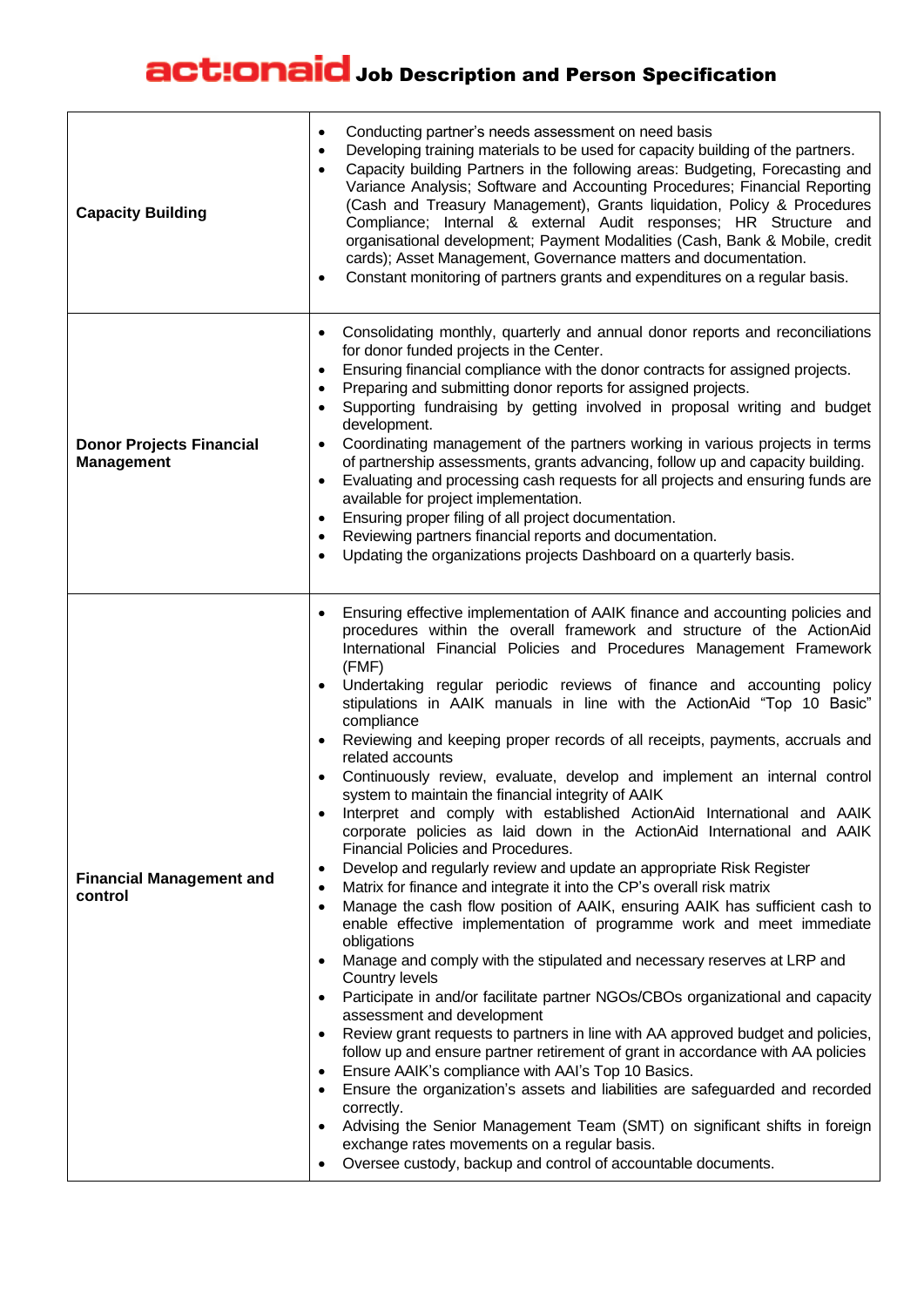|                                                    | Timely preparation and availability of financial statements for internal and<br>$\bullet$<br>external audits.<br>Implementation and clearance of internal and external audit issues and<br>$\bullet$<br>recommendations.<br>Ensuring compliance with statutory obligations.<br>٠<br>Coordinating management of the partners working in various projects in terms<br>$\bullet$                                                                                                                                                                                                                                                                                                                                                                                                                                                                                                                                                                      |  |  |
|----------------------------------------------------|----------------------------------------------------------------------------------------------------------------------------------------------------------------------------------------------------------------------------------------------------------------------------------------------------------------------------------------------------------------------------------------------------------------------------------------------------------------------------------------------------------------------------------------------------------------------------------------------------------------------------------------------------------------------------------------------------------------------------------------------------------------------------------------------------------------------------------------------------------------------------------------------------------------------------------------------------|--|--|
| <b>Grant Management</b>                            | of partnership assessments, grants advancing, follow up and capacity building.<br>Regular assessment and strengthening of partners' and CBO's financial<br>$\bullet$<br>management capacities to ensure compliance with grants requirements and<br>enhanced reporting                                                                                                                                                                                                                                                                                                                                                                                                                                                                                                                                                                                                                                                                              |  |  |
| <b>Reporting</b>                                   | Timely and accurate preparation of monthly management accounts,<br>$\bullet$<br>quarterly management and statutory reports according to reporting<br>schedules, tables and analyses.<br>Ensure that regular, accurate and timely financial and management<br>$\bullet$<br>reports are prepared and issued to the Finance and Operations Lead,<br>SMT, donors, and AA International as specified in the ActionAid<br>International Financial Policies and Management Framework.<br>Prepare and submit financial reports as per organizational and statutory<br>٠<br>requirement/required by local legislation.<br>Ensure that effective systems are in place to allow adequate financial<br>٠<br>monitoring.<br>Ensure period end/year end processing aspects are adhered to.<br>٠<br>Learning from and facilitating capacity development of AAIK partners in<br>financial management and reporting.                                                |  |  |
| <b>Plans, Budgets and forecasts</b>                | Preparing, processing and consolidating necessary budget information in line<br>$\bullet$<br>with the planning guidelines.<br>Timely preparation of quarterly reporting packs and end year packs<br>$\bullet$<br>Preparing, processing and consolidating necessary budget information in line<br>$\bullet$<br>with the planning guidelines and procedures agreed with AAI and in<br>accordance with specific needs of AAIK, and submit to the Global Secretariat<br>(GS) for review and endorsement/approval.<br>Support fundraising efforts by working with committee to develop budgets for<br>$\bullet$<br>funding proposal and providing any required financial documents to support<br>proposal submissions including copies of external audit reports etc.<br>Prepare detailed forecasts and expenditure budgets and summary budget<br>$\bullet$<br>tables and ensure that they are consistent with ActionAid international<br>requirements. |  |  |
| <b>Internal and External Audit</b>                 | Coordinate both internal and external audits within Finance<br>٠<br>Ensuring implementation and clearance of internal and external audit issues<br>٠<br>and recommendations<br>Ensuring compliance with statutory obligations<br>٠<br>Ensuring timely preparation and availability of financial statements for internal<br>٠<br>and external audits.                                                                                                                                                                                                                                                                                                                                                                                                                                                                                                                                                                                               |  |  |
| <b>Resource mobilisation and</b><br>accountability | Participate in Expression of Interest and proposal development for funding<br>٠<br>Provide information in reports to donors.<br>٠<br>Maintaining a robust accountability system including: Accountability to the<br>٠<br>people living in poverty and exclusion, AAIK's resource partners, statutory<br>obligations and internal governance<br>In collaboration with Team Leader, ensure operationalization of accountable<br>٠<br>systems within implementing partners, communities and stakeholders<br>Ensure personal accountability on assigned resources at all times<br>٠                                                                                                                                                                                                                                                                                                                                                                    |  |  |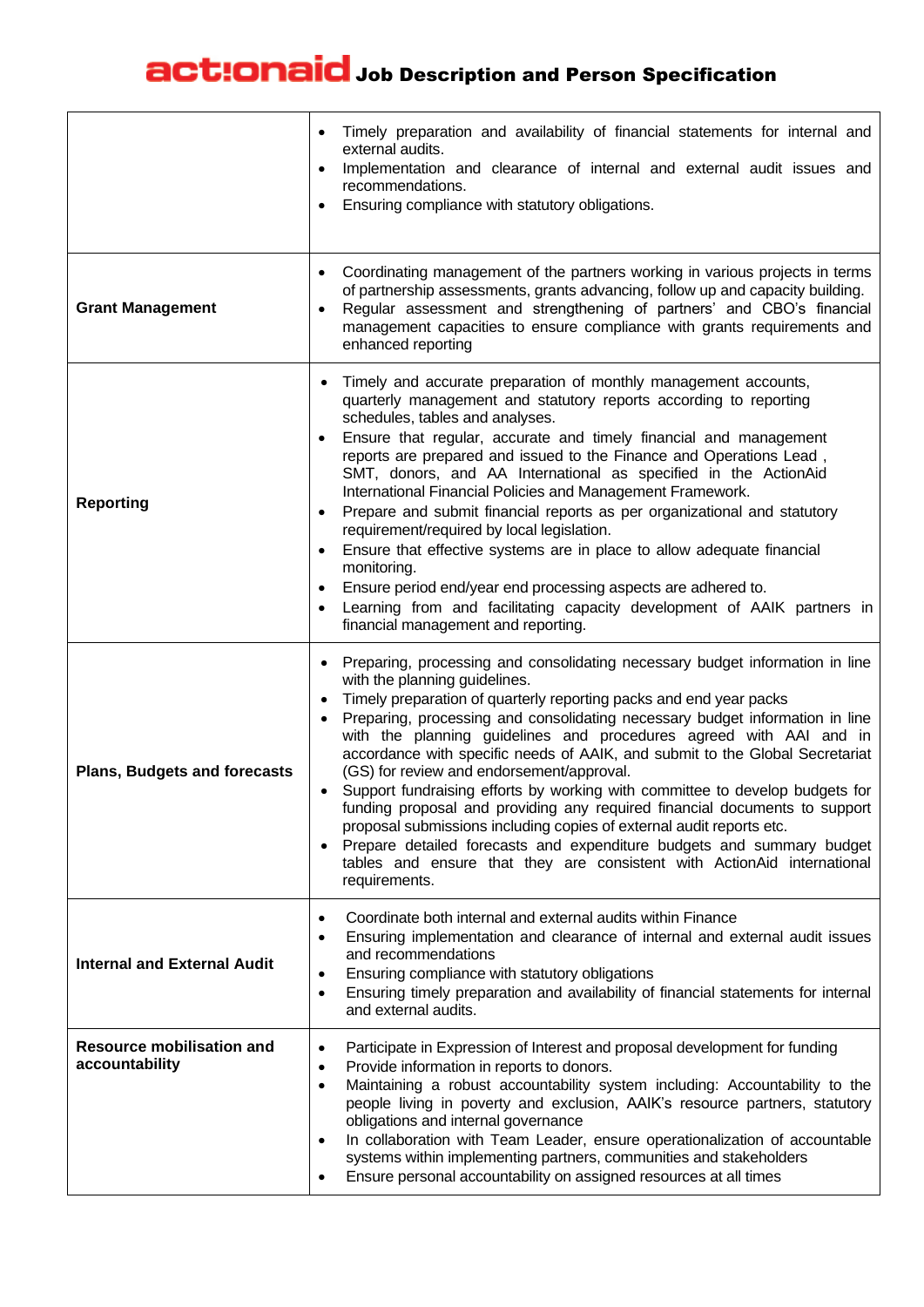| <b>Asset management</b>                                                                  | Liaise with all LRP Coordinators regarding assets within the Field Offices<br>and collate these into one asset register.<br>Liaise with IT Support Services to ensure assets are insured.<br>$\bullet$<br>Ensure that an inventory is taken of all assets every 6 months.<br>$\bullet$<br>Liaise with all LRP's regarding lease agreements for all Field Offices to support<br>$\bullet$<br>phase-out of LRPs.<br>Ensure up-to-date lease agreements and monitoring of these contracts.<br>Assist and give guidance on moving, removal and insurance of furniture<br>and assets during removal.<br>Ensure legal compliance of all property and lease agreements. |                                                                                             |  |
|------------------------------------------------------------------------------------------|------------------------------------------------------------------------------------------------------------------------------------------------------------------------------------------------------------------------------------------------------------------------------------------------------------------------------------------------------------------------------------------------------------------------------------------------------------------------------------------------------------------------------------------------------------------------------------------------------------------------------------------------------------------|---------------------------------------------------------------------------------------------|--|
| <b>Operations</b>                                                                        | Leading and participating procurement committee deliberations including<br>annual tendering and bidding process.<br>Ensuring effective and efficient utilization of resources.<br>$\bullet$<br>Review and ensure there are an updated asset register<br>$\bullet$<br>Overseeing timely preparation and payment of employees' salaries, tax and<br>other statutory deductions                                                                                                                                                                                                                                                                                     |                                                                                             |  |
| <b>People Management</b>                                                                 | Provide unit oversight and directly supervise staff by reviewing individual work<br>$\bullet$<br>plans.<br>Ensuring efficient and effective management of staff within the unit taking into<br>$\bullet$<br>account staff skills.<br>Undertake performance appraisal for staff in the finance unit and initiation of<br>$\bullet$<br>correction actions for identified gaps<br>Facilitate and provide induction, training, coaching, mentoring and advice<br>$\bullet$<br>within the unit and to partners                                                                                                                                                        |                                                                                             |  |
| <b>Other Duties</b>                                                                      | Perform other functions that will be assigned by the Finance and Operations<br>$\bullet$<br>Lead from time to time.                                                                                                                                                                                                                                                                                                                                                                                                                                                                                                                                              |                                                                                             |  |
|                                                                                          | <b>Typical People Management Responsibility</b>                                                                                                                                                                                                                                                                                                                                                                                                                                                                                                                                                                                                                  |                                                                                             |  |
| Approximate number of people managed in total                                            |                                                                                                                                                                                                                                                                                                                                                                                                                                                                                                                                                                                                                                                                  | $\mathbf{3}$                                                                                |  |
| Matrix Manager - (projects/dotted line)                                                  |                                                                                                                                                                                                                                                                                                                                                                                                                                                                                                                                                                                                                                                                  | No                                                                                          |  |
| <b>Team Leader</b>                                                                       |                                                                                                                                                                                                                                                                                                                                                                                                                                                                                                                                                                                                                                                                  | Yes                                                                                         |  |
| <b>Manager of Team Leaders/Managers</b>                                                  |                                                                                                                                                                                                                                                                                                                                                                                                                                                                                                                                                                                                                                                                  | <b>No</b>                                                                                   |  |
|                                                                                          | What is the global remit? Operates in:                                                                                                                                                                                                                                                                                                                                                                                                                                                                                                                                                                                                                           |                                                                                             |  |
| <b>Own country</b>                                                                       |                                                                                                                                                                                                                                                                                                                                                                                                                                                                                                                                                                                                                                                                  | <b>Yes</b>                                                                                  |  |
|                                                                                          | Key Relationships to reach solutions                                                                                                                                                                                                                                                                                                                                                                                                                                                                                                                                                                                                                             |                                                                                             |  |
| Internal (to ActionAid or team)                                                          |                                                                                                                                                                                                                                                                                                                                                                                                                                                                                                                                                                                                                                                                  | <b>External</b>                                                                             |  |
| Programme and Strategy unit, LRP Coordination & Country<br><b>Senior Management Team</b> |                                                                                                                                                                                                                                                                                                                                                                                                                                                                                                                                                                                                                                                                  | <b>International Platforms, Partner</b><br>community, CBOs, NGOs, networks and<br>alliances |  |
| <b>Finance Advisor (AAI-GS)</b>                                                          |                                                                                                                                                                                                                                                                                                                                                                                                                                                                                                                                                                                                                                                                  | <b>Bank correspondents</b>                                                                  |  |
| <b>Peer Accountants</b>                                                                  |                                                                                                                                                                                                                                                                                                                                                                                                                                                                                                                                                                                                                                                                  | Peer international NGO leaders                                                              |  |
| <b>Person Specification</b>                                                              |                                                                                                                                                                                                                                                                                                                                                                                                                                                                                                                                                                                                                                                                  |                                                                                             |  |
| <b>Education &amp; Certifications</b>                                                    | Bachelor of Commerce degree, (Finance), master's in business administration<br>$\bullet$<br>(Finance) from a recognized university and a member of an accounting body<br>(ICPAK).<br>A Certified Public Accountant (CPAK) or ACCA Finalist or its equivalent<br>$\bullet$                                                                                                                                                                                                                                                                                                                                                                                        |                                                                                             |  |
| Experience                                                                               | Have at least Eight (8) years working experience in finance/accounting function<br>$\bullet$<br>Have demonstrated high understanding of finance and accounting matters; and<br>$\bullet$<br>Have rich experience in programme and projects financial management.<br>٠                                                                                                                                                                                                                                                                                                                                                                                            |                                                                                             |  |